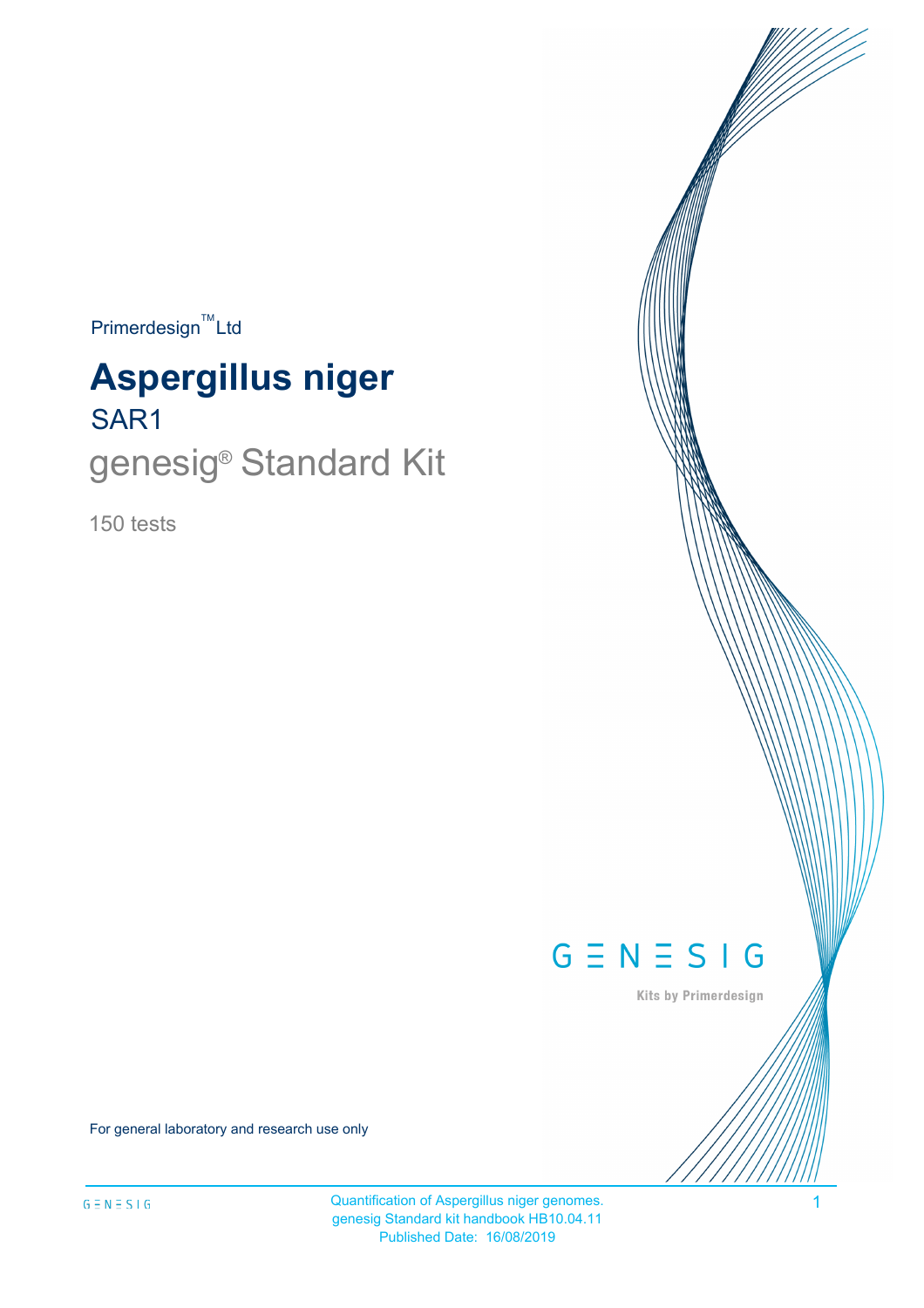### Introduction to Aspergillus niger

Aspergillus niger is a haploid filamentous fungi that is widely exploited by the fermentation industry in the production of enzymes and organic acids, in particular citric acid.

A.niger have a genome approximately 35 Mb in size that is divided into eight chromosomes/linkage groups which are 3.5-6.6 Mb and encode 13,000 genes, of which 8000 -8500 have functional roles.

A.niger form white or yellow felt-like colonies which are covered by dark asexually produced fungal spores. The fungi are approximately 900-1600 µm in length and contain globular vesicles 40-60µm in diameter.

The fungi is ubiquitous and has been found in a wide variety of environments including soil, plant debri, dust and paint. A.niger particularly favours warmer climates in the wider environment and stored foods. It's characteristic black spores protect the fungus from sunlight and UV irradiation, A.niger is often isolated from sun-dried vine fruits.

A.niger is capable of causing human disease, however it is significantly less likely than other Aspergillus species. Aspergillosis is a lung disease caused by aspergillus infection, this occurs more frequently in horticultural workers than the general population and is often caused by inhalation of Aspergillus spores found in peat dust . A.niger is a common cause of fungal ear infections.

Real-time PCR can be used to quickly and accurately detect Aspergillus niger.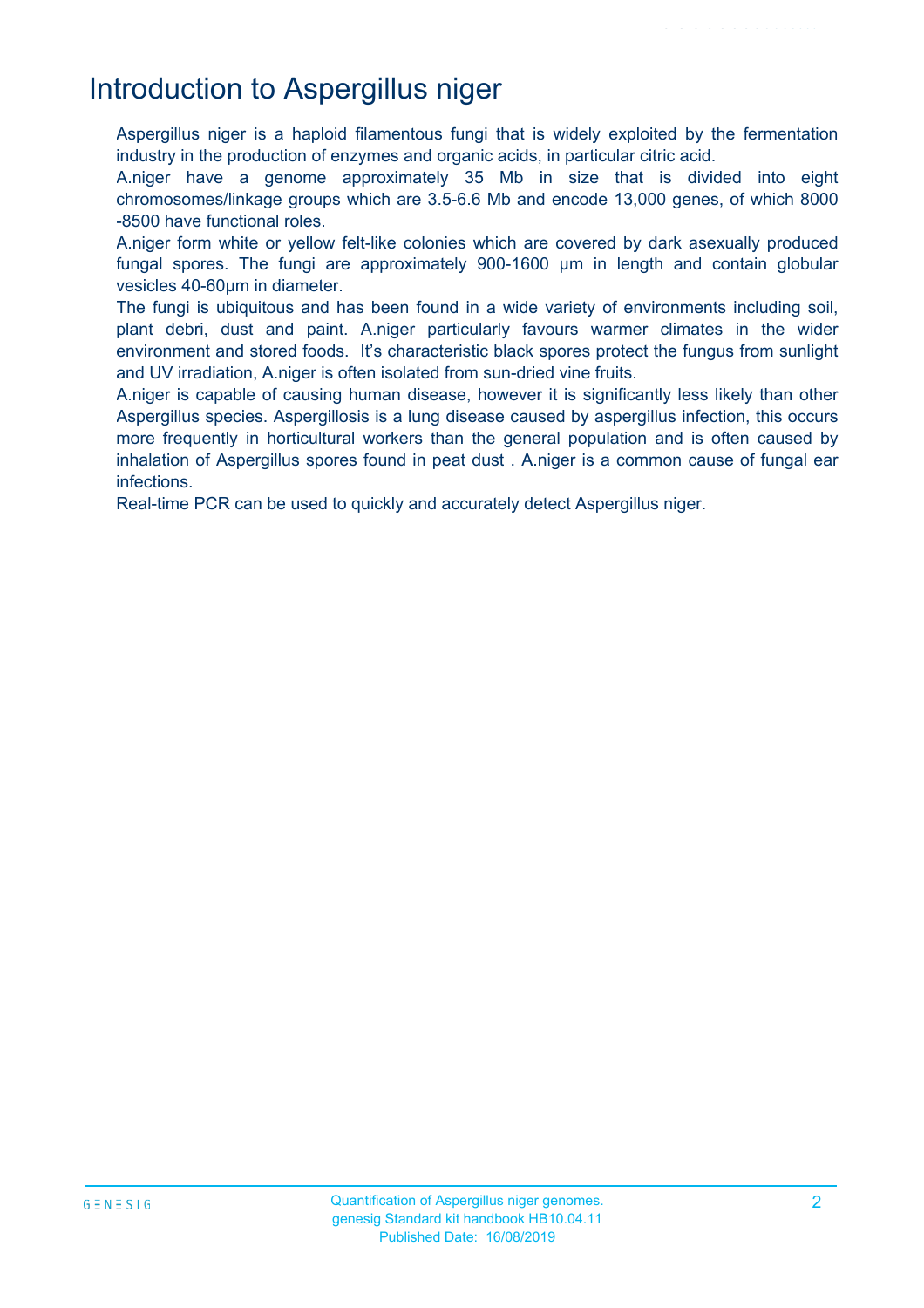

Assays are designed to specifically detect the query target(s) at the >95% homology and identity level in sillico and to prevent detection of any off-target sequences (unless specified).

All of our assay designs are periodically reviewed in order to keep up to date with newly available sequence information.

If you require further information, or have a specific question about the detection profile of this kit then please send an e.mail to enquiry@primerdesign.co.uk and our bioinformatics team will answer your question.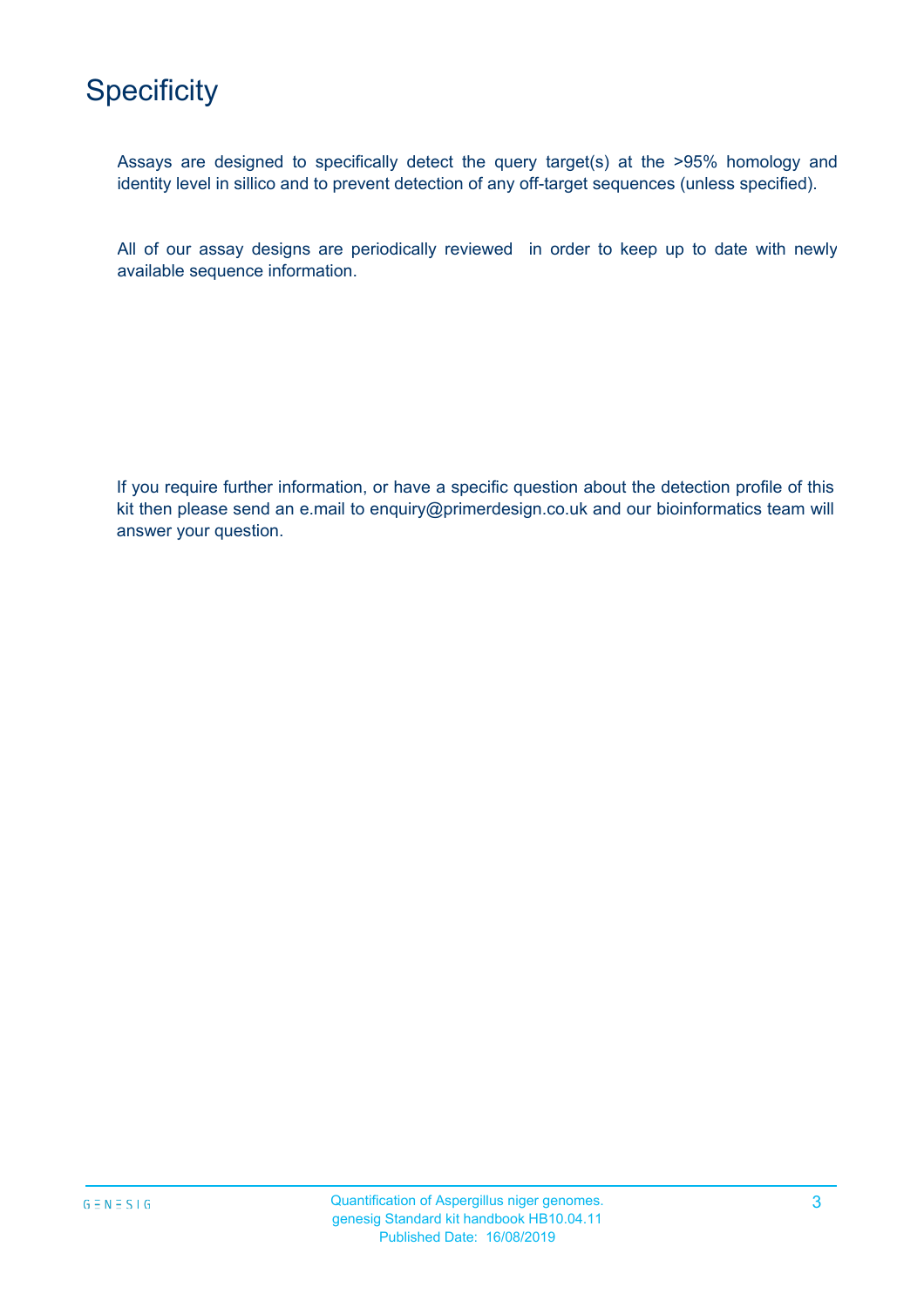### Kit contents

- **A.niger specific primer/probe mix (150 reactions BROWN)** FAM labelled
- **A.niger positive control template (for Standard curve RED)**
- **RNase/DNase free water (WHITE)** for resuspension of primer/probe mixes
- **Template preparation buffer (YELLOW)** for resuspension of positive control template and standard curve preparation

### Reagents and equipment to be supplied by the user

#### **Real-time PCR Instrument**

#### **Extraction kit**

This kit is recommended for use with genesig Easy DNA/RNA extraction kit. However, it is designed to work well with all processes that yield high quality RNA and DNA with minimal PCR inhibitors.

#### **oasig**TM **lyophilised or Precision**®**PLUS 2X qPCR Master Mix**

This kit is intended for use with oasig or PrecisionPLUS 2X qPCR Master Mix.

**Pipettors and Tips**

**Vortex and centrifuge**

**Thin walled 1.5 ml PCR reaction tubes**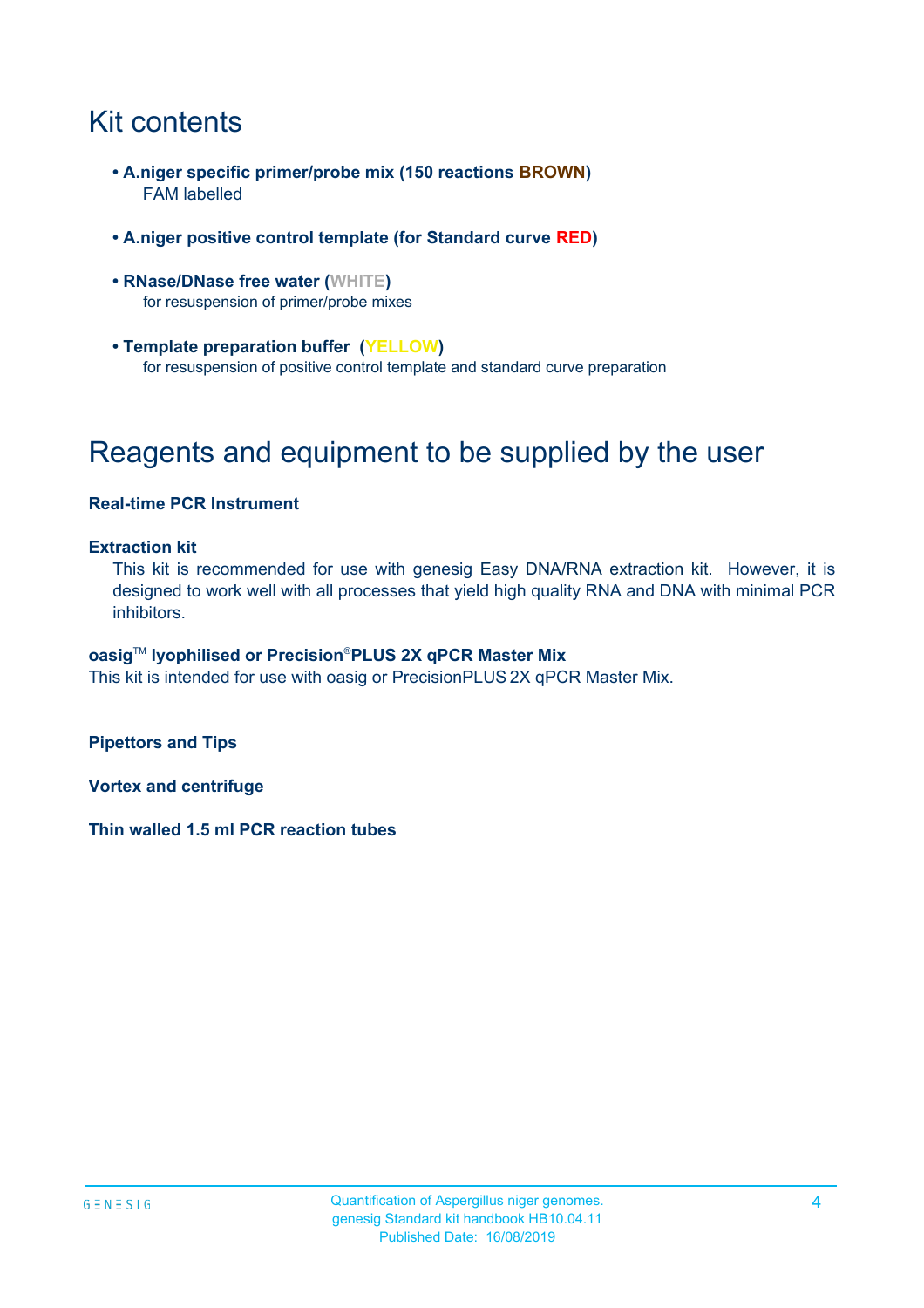### Kit storage and stability

This kit is stable at room temperature but should be stored at -20ºC on arrival. Once the lyophilised components have been resuspended they should not be exposed to temperatures above -20°C for longer than 30 minutes at a time and unnecessary repeated freeze/thawing should be avoided. The kit is stable for six months from the date of resuspension under these circumstances.

If a standard curve dilution series is prepared this can be stored frozen for an extended period. If you see any degradation in this serial dilution a fresh standard curve can be prepared from the positive control.

Primerdesign does not recommend using the kit after the expiry date stated on the pack.

#### Suitable sample material

All kinds of sample material suited for PCR amplification can be used. Please ensure the samples are suitable in terms of purity, concentration, and DNA integrity. Always run at least one negative control with the samples. To prepare a negative-control, replace the template DNA sample with RNase/DNase free water.

#### Dynamic range of test

Under optimal PCR conditions genesig A.niger detection kits have very high priming efficiencies of >90% and can detect less than 100 copies of target template.

### Notices and disclaimers

This product is developed, designed and sold for research purposes only. It is not intended for human diagnostic or drug purposes or to be administered to humans unless clearly expressed for that purpose by the Food and Drug Administration in the USA or the appropriate regulatory authorities in the country of use. During the warranty period Primerdesign genesig detection kits allow precise and reproducible data recovery combined with excellent sensitivity. For data obtained by violation to the general GLP guidelines and the manufacturer's recommendations the right to claim under guarantee is expired. PCR is a proprietary technology covered by several US and foreign patents. These patents are owned by Roche Molecular Systems Inc. and have been sub-licensed by PE Corporation in certain fields. Depending on your specific application you may need a license from Roche or PE to practice PCR. Additional information on purchasing licenses to practice the PCR process may be obtained by contacting the Director of Licensing at Roche Molecular Systems, 1145 Atlantic Avenue, Alameda, CA 94501 or Applied Biosystems business group of the Applera Corporation, 850 Lincoln Centre Drive, Foster City, CA 94404. In addition, the 5' nuclease assay and other homogeneous amplification methods used in connection with the PCR process may be covered by U.S. Patents 5,210,015 and 5,487,972, owned by Roche Molecular Systems, Inc, and by U.S. Patent 5,538,848, owned by The Perkin-Elmer Corporation.

### **Trademarks**

Primerdesign™ is a trademark of Primerdesign Ltd.

genesig $^\circledR$  is a registered trademark of Primerdesign Ltd.

The PCR process is covered by US Patents 4,683,195, and 4,683,202 and foreign equivalents owned by Hoffmann-La Roche AG. BI, ABI PRISM® GeneAmp® and MicroAmp® are registered trademarks of the Applera Genomics (Applied Biosystems Corporation). BIOMEK® is a registered trademark of Beckman Instruments, Inc.; iCycler™ is a registered trademark of Bio-Rad Laboratories, Rotor-Gene is a trademark of Corbett Research. LightCycler™ is a registered trademark of the Idaho Technology Inc. GeneAmp®, TaqMan® and AmpliTaqGold® are registered trademarks of Roche Molecular Systems, Inc., The purchase of the Primerdesign reagents cannot be construed as an authorization or implicit license to practice PCR under any patents held by Hoffmann-LaRoche Inc.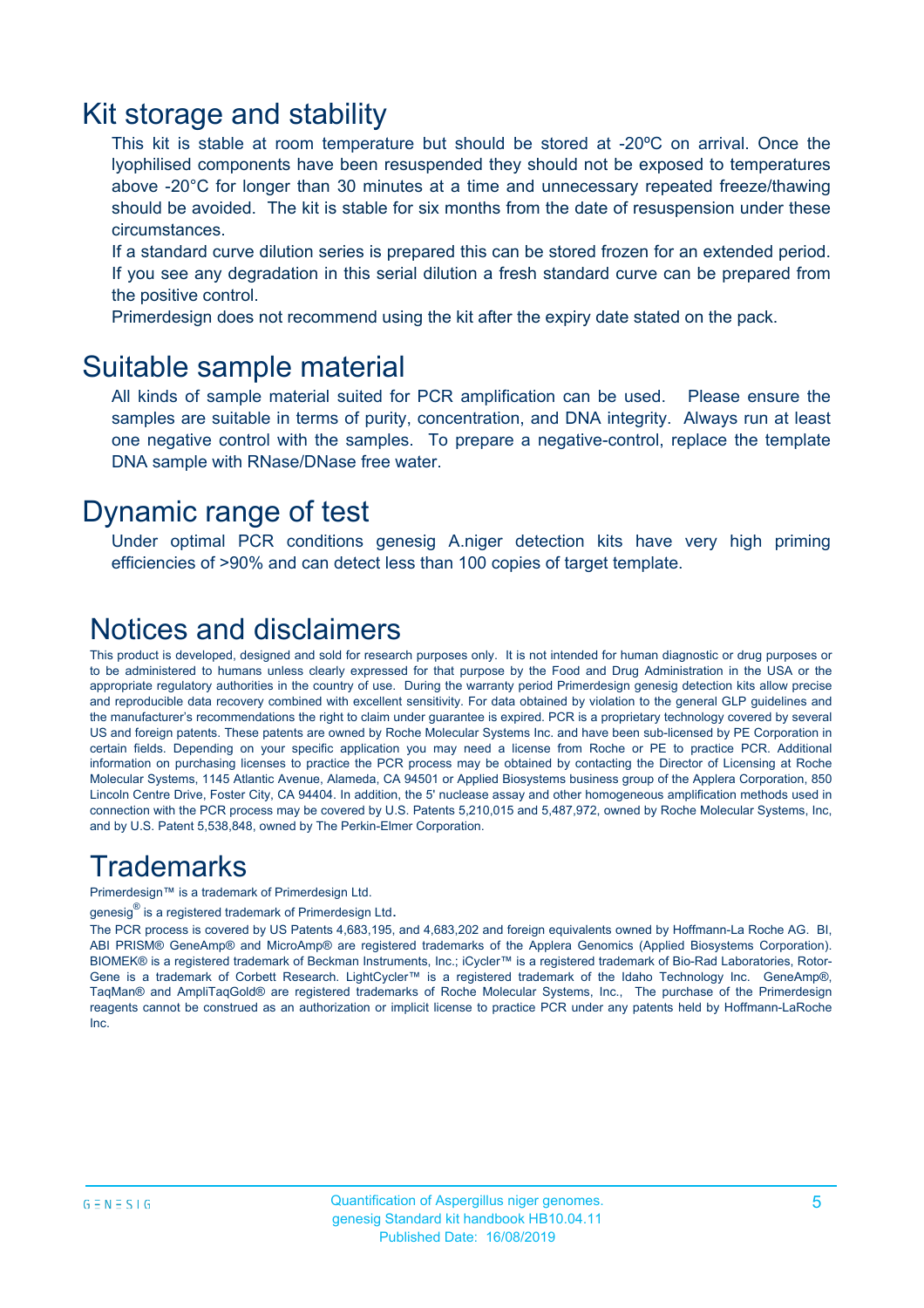### Principles of the test

#### **Real-time PCR**

A A.niger specific primer and probe mix is provided and this can be detected through the FAM channel.

The primer and probe mix provided exploits the so-called TaqMan® principle. During PCR amplification, forward and reverse primers hybridize to the A.niger DNA. A fluorogenic probe is included in the same reaction mixture which consists of a DNA probe labeled with a 5`-dye and a 3`-quencher. During PCR amplification, the probe is cleaved and the reporter dye and quencher are separated. The resulting increase in fluorescence can be detected on a range of qPCR platforms.

#### **Positive control**

For copy number determination and as a positive control for the PCR set up, the kit contains a positive control template. This can be used to generate a standard curve of A.niger copy number / Cq value. Alternatively the positive control can be used at a single dilution where full quantitative analysis of the samples is not required. Each time the kit is used, at least one positive control reaction must be included in the run. A positive result indicates that the primers and probes for detecting the target A.niger gene worked properly in that particular experimental scenario. If a negative result is obtained the test results are invalid and must be repeated. Care should be taken to ensure that the positive control does not contaminate any other kit component which would lead to false-positive results. This can be achieved by handling this component in a Post PCR environment. Care should also be taken to avoid crosscontamination of other samples when adding the positive control to the run. This can be avoided by sealing all other samples and negative controls before pipetting the positive control into the positive control well.

#### **Negative control**

To validate any positive findings a negative control reaction should be included every time the kit is used. For this reaction the RNase/DNase free water should be used instead of template. A negative result indicates that the reagents have not become contaminated while setting up the run.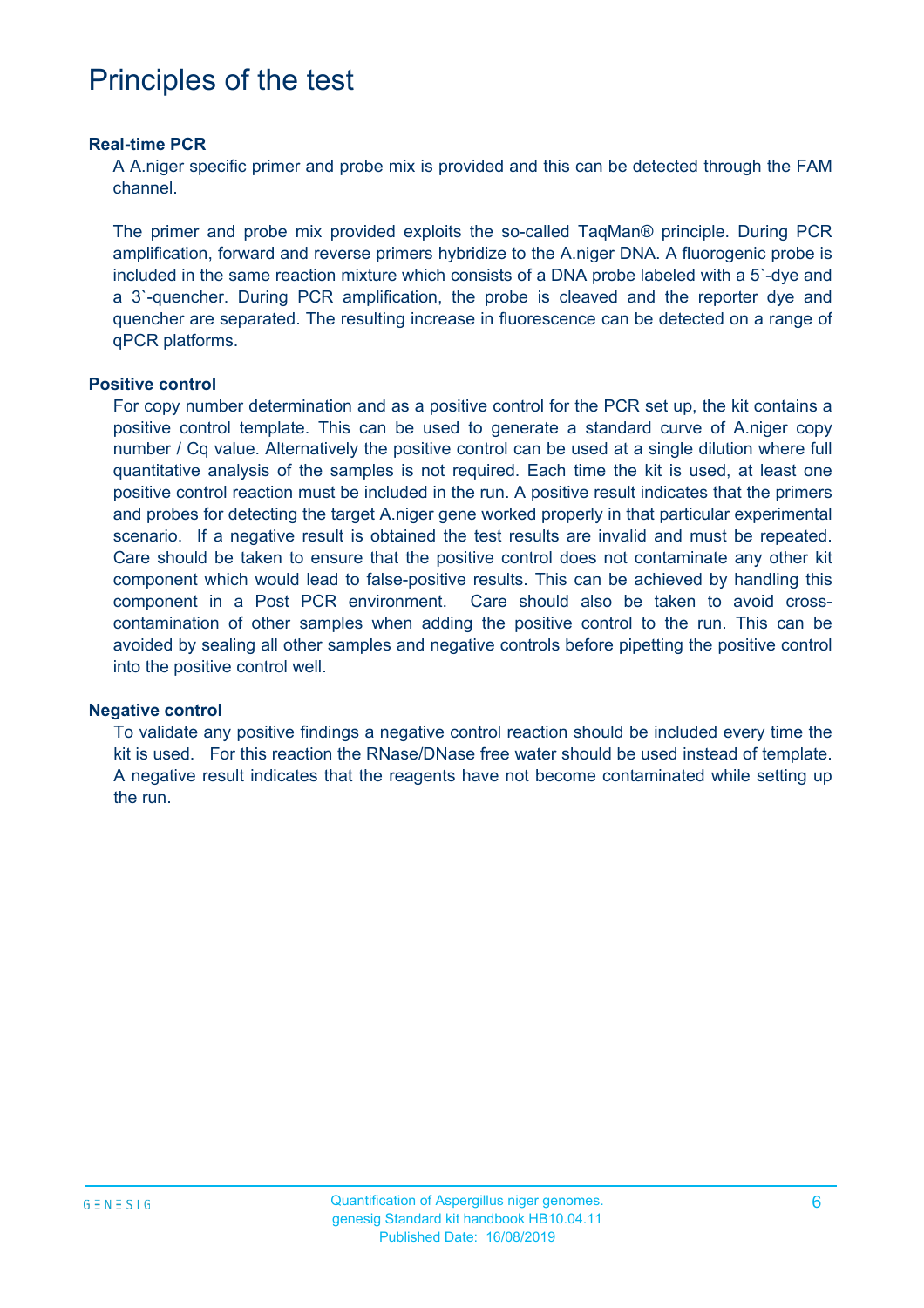### Resuspension protocol

To minimize the risk of contamination with foreign DNA, we recommend that all pipetting be performed in a PCR clean environment. Ideally this would be a designated PCR lab or PCR cabinet. Filter tips are recommended for all pipetting steps.

#### **1. Pulse-spin each tube in a centrifuge before opening.**

This will ensure lyophilised primer and probe mix is in the base of the tube and is not spilt upon opening the tube.

#### **2. Resuspend the kit components in the RNase/DNase free water supplied, according to the table below.**

To ensure complete resuspension, vortex each tube thoroughly.

| Component - resuspend in water   | Volume |
|----------------------------------|--------|
| <b>Pre-PCR pack</b>              |        |
| A.niger primer/probe mix (BROWN) | 165 ul |

#### **3. Resuspend the positive control template in the template preparation buffer supplied, according to the table below:**

To ensure complete resuspension, vortex the tube thoroughly.

| Component - resuspend in template preparation buffer |        |  |
|------------------------------------------------------|--------|--|
| <b>Post-PCR heat-sealed foil</b>                     |        |  |
| A.niger Positive Control Template (RED) *            | 500 µl |  |

\* This component contains high copy number template and is a VERY significant contamination risk. It must be opened and handled in a separate laboratory environment, away from the other components.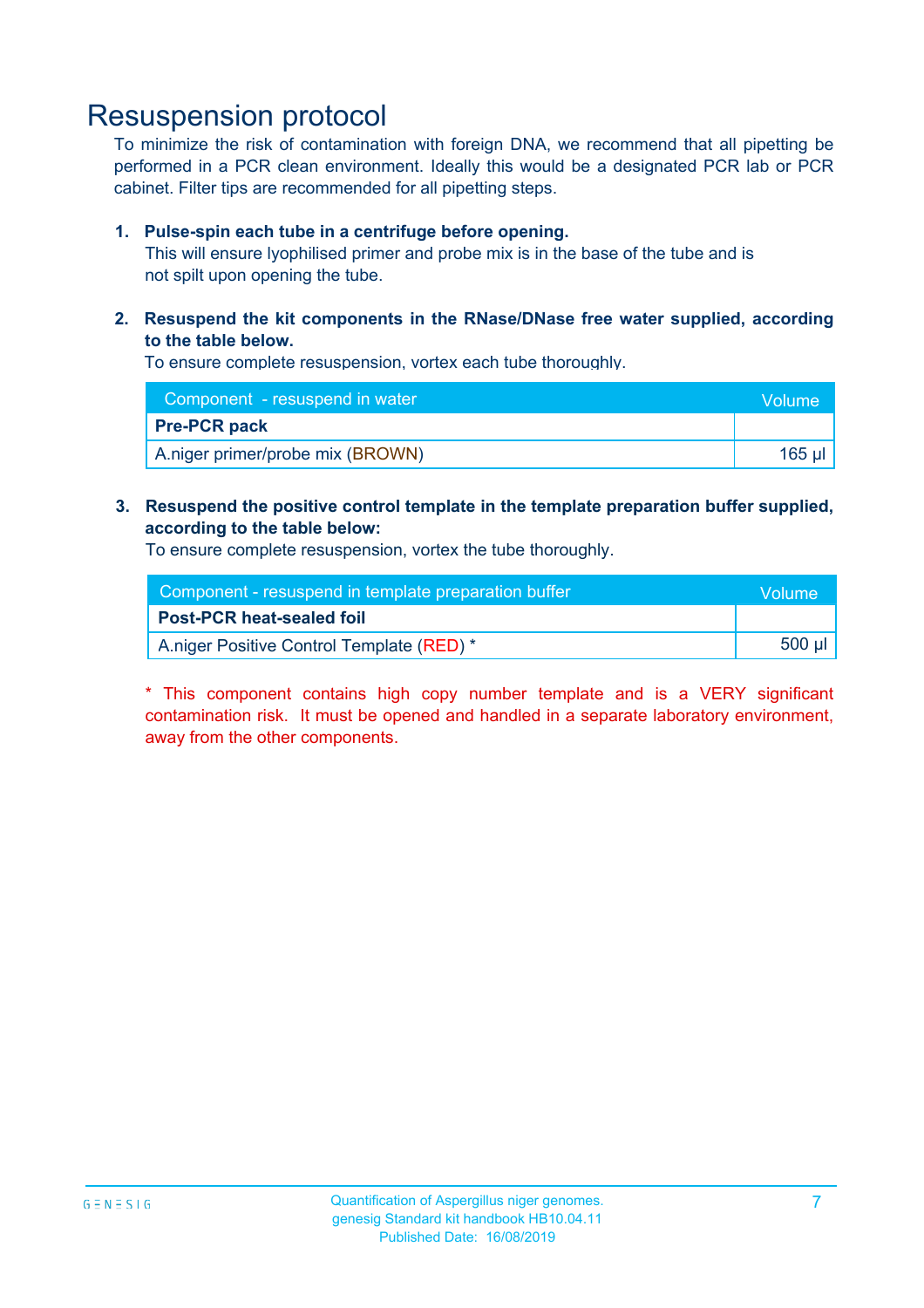## qPCR detection protocol

**1. For each DNA sample prepare a reaction mix according to the table below:** Include sufficient reactions for positive and negative controls.

| Component                                 | lVolume' |
|-------------------------------------------|----------|
| oasig or PrecisionPLUS 2X qPCR Master Mix | $10 \mu$ |
| A.niger primer/probe mix (BROWN)          | $1 \mu$  |
| <b>RNase/DNase free water (WHITE)</b>     | $4 \mu$  |
| <b>Final Volume</b>                       | 15 µl    |

- **2. Pipette 15µl of this mix into each well according to your qPCR experimental plate set up.**
- **3. Prepare DNA templates for each of your samples.**
- **4. Pipette 5µl of DNA template into each well, according to your experimental plate set up.**

For negative control wells use 5µl of RNase/DNase free water. The final volume in each well is 20µl.

**5. If a standard curve is included for quantitative analysis, prepare a reaction mix according to the table below:**

| Component                                 | \Volume\ |
|-------------------------------------------|----------|
| oasig or PrecisionPLUS 2X qPCR Master Mix | $10 \mu$ |
| A.niger primer/probe mix (BROWN)          | $1 \mu$  |
| <b>RNase/DNase free water (WHITE)</b>     | $4 \mu$  |
| <b>Final Volume</b>                       | 15 µl    |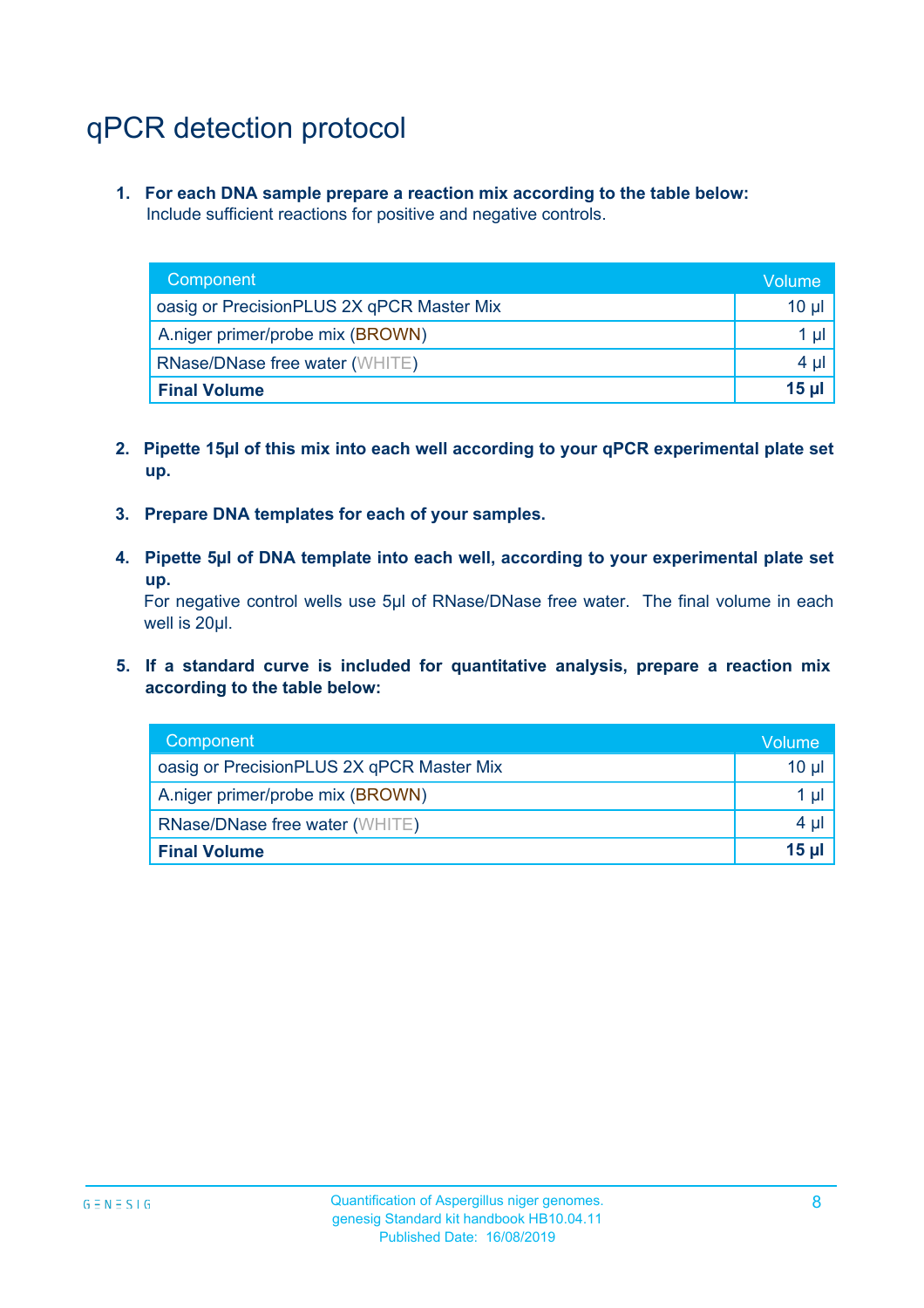#### **6. Preparation of a standard curve dilution series.**

- 1) Pipette 90µl of template preparation buffer into 5 tubes and label 2-6
- 2) Pipette 10µl of Positive Control Template (RED) into tube 2
- 3) Vortex thoroughly
- 4) Change pipette tip and pipette 10µl from tube 2 into tube 3
- 5) Vortex thoroughly

Repeat steps 4 and 5 to complete the dilution series

| <b>Standard Curve</b>         | <b>Copy Number</b>     |
|-------------------------------|------------------------|
| Tube 1 Positive control (RED) | $2 \times 10^5$ per µl |
| Tube 2                        | $2 \times 10^4$ per µl |
| Tube 3                        | $2 \times 10^3$ per µl |
| Tube 4                        | $2 \times 10^2$ per µl |
| Tube 5                        | 20 per µl              |
| Tube 6                        | 2 per µl               |

7. Pipette 5µl of standard template into each well for the standard curve according to your experimental plate set up.

The final volume in each well is 20µl.

### qPCR amplification protocol

Amplification conditions using oasig or PrecisionPLUS 2X qPCR Master Mix.

|             | <b>Step</b>              | <b>Time</b>     | <b>Temp</b>    |
|-------------|--------------------------|-----------------|----------------|
|             | Enzyme activation        | 2 min           | $95^{\circ}$ C |
| Cycling x50 | <b>Denaturation</b>      | 10 <sub>s</sub> | 95 $°C$        |
|             | <b>DATA COLLECTION *</b> | 60 s            | 60 °C          |

\* Fluorogenic data should be collected during this step through the FAM channel